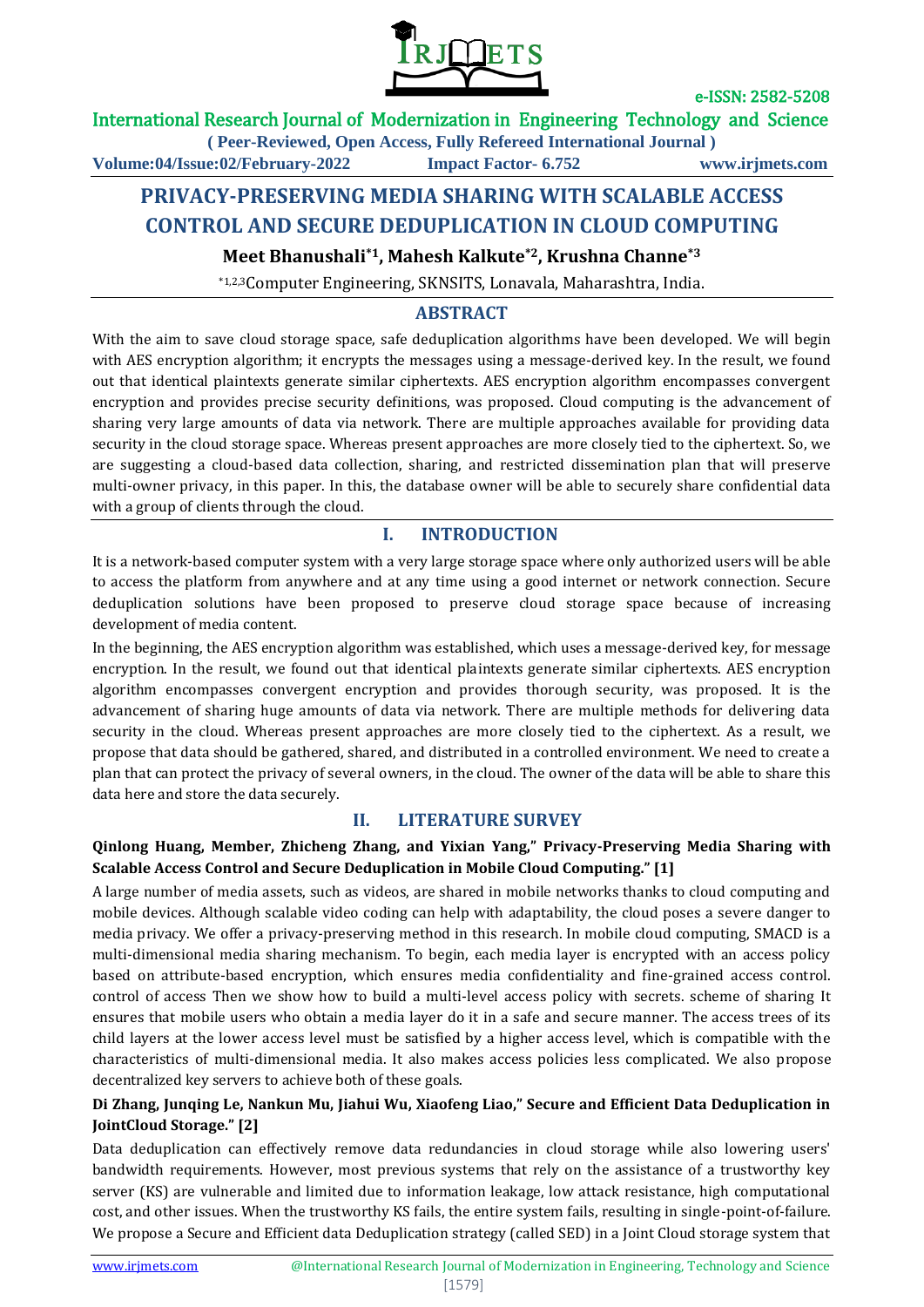

## International Research Journal of Modernization in Engineering Technology and Science

**( Peer-Reviewed, Open Access, Fully Refereed International Journal ) Volume:04/Issue:02/February-2022 Impact Factor- 6.752 www.irjmets.com**

provides worldwide services through collaboration with various clouds in this study. SED can also update and share dynamic data without relying on the trusted KS. Furthermore, SED can avoid the single-point-of-failure problem that plagues traditional cloud storage systems. According to theoretical assessments, our SED ensures semantic security in the random oracle model and has significant anti-attack capabilities, such as brute-force attack resistance and a strong anti-hacking capability. resistance to collusion attacks Furthermore, with low computing complexity, connectivity, and storage overhead, SED can effectively eliminate data redundancies. Client-side usability is improved by SED's efficiency and functionality. Finally, the comparison findings reveal that our strategy outperforms the competition.

### **Zahra Pooranian; Mohammad Shojafar; Sahil Garg; Rahim Taheri; Rahim Tafazolli," Secure Deduplicated Cloud Storage with Encrypted Two-Party Interactions in Cyber--Physical Systems" [3]**

In cloud computing, cloud envisioned cyber-physical systems (CCPS) is a practical technology that relies on the interaction of cyber elements such as mobile users to transport data. Cloud storage uses data deduplication techniques to save space and bandwidth for real-time services in CCPS. Data deduplication is used in this architecture to reduce duplicate data and improve the speed of the CCPS application. It does, however, pose security and privacy problems. For example, data deduplication is incompatible with encryption from several users using separate keys. Several types of research have been conducted in this area. Despite this, they are lacking in terms of security, performance, and adaptability. To reconcile the encryption and data deduplication, we propose a message lock encryption with never-decrypt homomorphic encryption (LEVER) protocol between the uploading CCPS user and cloud storage in this paper. LEVER is the first encrypted deduplication system that is resistant to brute-force attacks.

### **Xue Yang, Rongxing Lu, Jun Shao, Xiaohu Tang, "Achieving Efficient Secure Deduplication with User-Defined Access Control in Cloud "[4]**

One of the most important services of cloud computing is cloud storage, which allows cloud users to outsource their data to the cloud for storage and sharing with authorized users. Secure deduplication has been actively researched in cloud storage because it may minimize redundancy over encrypted data, reducing storage space and communication overhead. Many existing secure deduplication systems aim to achieve the following features in terms of security and privacy: data secrecy, tag consistency, access control, and resistance to bruteforce attacks. However, none of them, as far as we know, can meet all four requirements at the same time. To address this limitation, we present an efficient safe deduplication approach with user-defined access control in this paper. Specifically, by permitting only the cloud service provider to authorize data access on behalf of data owners, our system may reduce duplicates to the greatest extent possible without jeopardizing cloud users' security and privacy.

### **Haoran Yuan, Xiaofeng Chen, "Secure Cloud Data Deduplication with Efficient Re-encryption" [5]**

Commercial cloud storage providers have widely implemented data deduplication techniques, which is both significant and required in dealing with the increasing expansion of data. Many secure data deduplication algorithms have been created and implemented in various contexts to further protect the security of users' sensitive data in the outsourced storage mode. Numerous scholars have focused on secure and efficient reencryption for encrypted data deduplication, and many methods have been developed to facilitate dynamic ownership management. We focus on the re-encryption deduplication storage system in this research, and we show that the recently designed lightweight rekeying-aware encrypted deduplication scheme (REED) is vulnerable to a stub-reserved Attack.

### **Gulsayyar Ali Dr. Mian Ilyas Ahmad," Secure Block-level Data Deduplication approach for Cloud Data Centers "[6]**

The continued growth of the information and technology sector has resulted in an unprecedented surge in storage requirements in cloud data centers. According to the EMC Digital Universe study 2012 [1], global storage has surpassed 2.8 trillion GB and will reach 5247GB per user by 2020. Because clients upload data without knowing what content is available on the server, data redundancy is one of the primary causes of storage scarcity. 18Centers Outages were discovered by the Ponemon Institute" [15]. The concept of data deduplication is utilized to tackle this problem, with each file having a unique hash identifier that changes with the content of the file. When a client wants to save a duplicate of an existing file, he or she is given a pointer to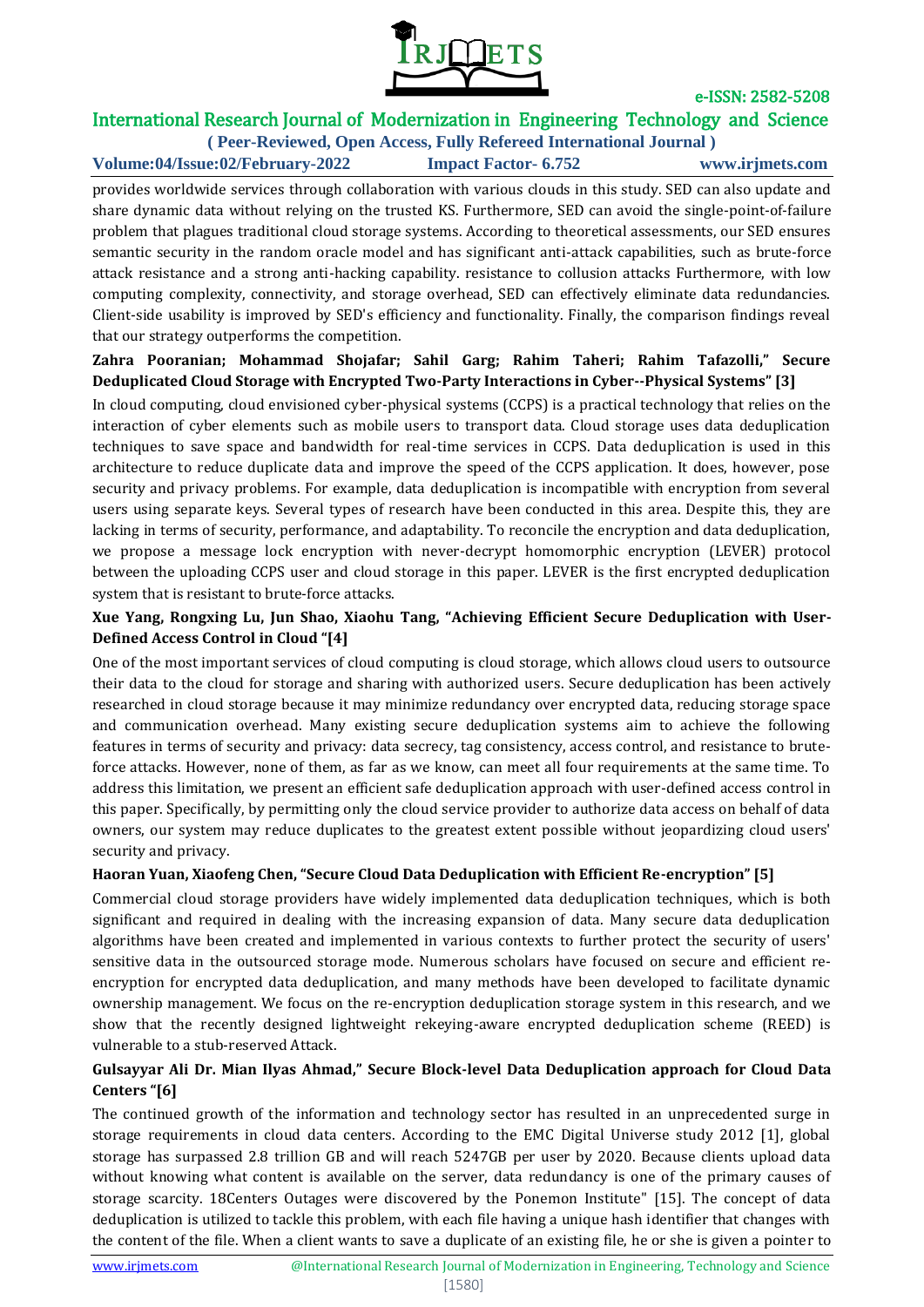

## International Research Journal of Modernization in Engineering Technology and Science

**( Peer-Reviewed, Open Access, Fully Refereed International Journal ) Volume:04/Issue:02/February-2022 Impact Factor- 6.752 www.irjmets.com**

the existing file's location. Data deduplication aids in storage reduction and the identification of redundant duplicates of the same files stored in data centers in this fashion.

#### **Shunrong Jiang†, Tao Jiang and Liangmin Wang," Secure and Efficient Cloud Data Deduplication with Ownership Management "[7]**

Data deduplication is a technique for reducing storage space and communication overhead in cloud storage by removing redundant data and storing only one duplicate of it. The convergent encryption system and many of its variants are offered for secure data deduplication. However, most of these solutions ignore or are unable to solve both dynamic ownership changes and secure Proof-of-Ownership (PoW) at the same time. In this paper, we offer a safe data deduplication strategy for dynamic ownership management that uses an efficient PoW process. Our approach, in particular, provides data deduplication at the file and block level for both cross-user and intra-user users. We create a novel PoW scheme during file-level deduplication to ensure tag consistency and achieve mutual ownership verification. Furthermore, in order to accomplish efficient ownership management, we devise a lazy updating technique.

### **Yuan Zhang, Yunlong Mao," Towards Thwarting Template Side-channel Attacks in Secure Cloud Deduplications "[8]**

Deduplication is one of a few essential cloud storage technologies that helps cloud servers to reduce storage space by eliminating redundant file copies. It does, however, frequently leak side channel information about whether or not an uploading file is deduplicated. Adversaries can easily launch a template side-channel attack using this information, substantially harming cloud customers' privacy. We use the k-anonymity privacy principle to create secure threshold deduplication techniques to counter this type of attack. We developed a new cryptographic primitive termed "dispersed convergent encryption" (DCE) scheme and suggested two distinct implementations.

### **Jianbing Ni, Student Member, Kuan Zhang," Providing Task Allocation and Secure Deduplication for Mobile Crowdsensing via Fog Computing "[9]**

Mobile crowdsensing allows a group of people to collect data for a specific consumer using their mobile devices in a cooperative manner. The success of mobile crowdsensing is largely determined by the number of people who participate. The more people who participate, the more sensor data is acquired; nevertheless, the more replication data is generated, which adds extra communication overhead. As a result, data deduplication, also known as data elimination, is crucial for improving communication efficiency. Unfortunately, sensing data is frequently encrypted, making deduplication difficult. In this paper, we present a fog-assisted mobile crowdsensing framework for enhancing task assignment accuracy by allowing fog nodes to allocate tasks depending on user mobility.

### **SHUGUANG ZHANG," Secure Encrypted Data Deduplication with Dynamic Ownership Updating" [10]**

Deduplication eliminates duplicate data copies and lowers cloud service provider storage costs. Deduplication of encrypted data, on the other hand, is challenging. Current systems rely significantly on trustworthy third parties and fail to account for data's popularity, resulting in insufficient security and efficiency. A data deduplication system based on data popularity that is secure and encrypted is proposed. To determine whether different encrypted data originate from the same plaintext, check tags are calculated using bilinear mapping. To safeguard the tags, ciphertext policy attribute-based encryption is used.

## **III. PROPOSED SYSTEM**

We are going to use the AES encryption algorithm for encryption and decryption in the suggested system, as well as data security and secure access management. The MD 5 algorithm will be used for avoid data duplication.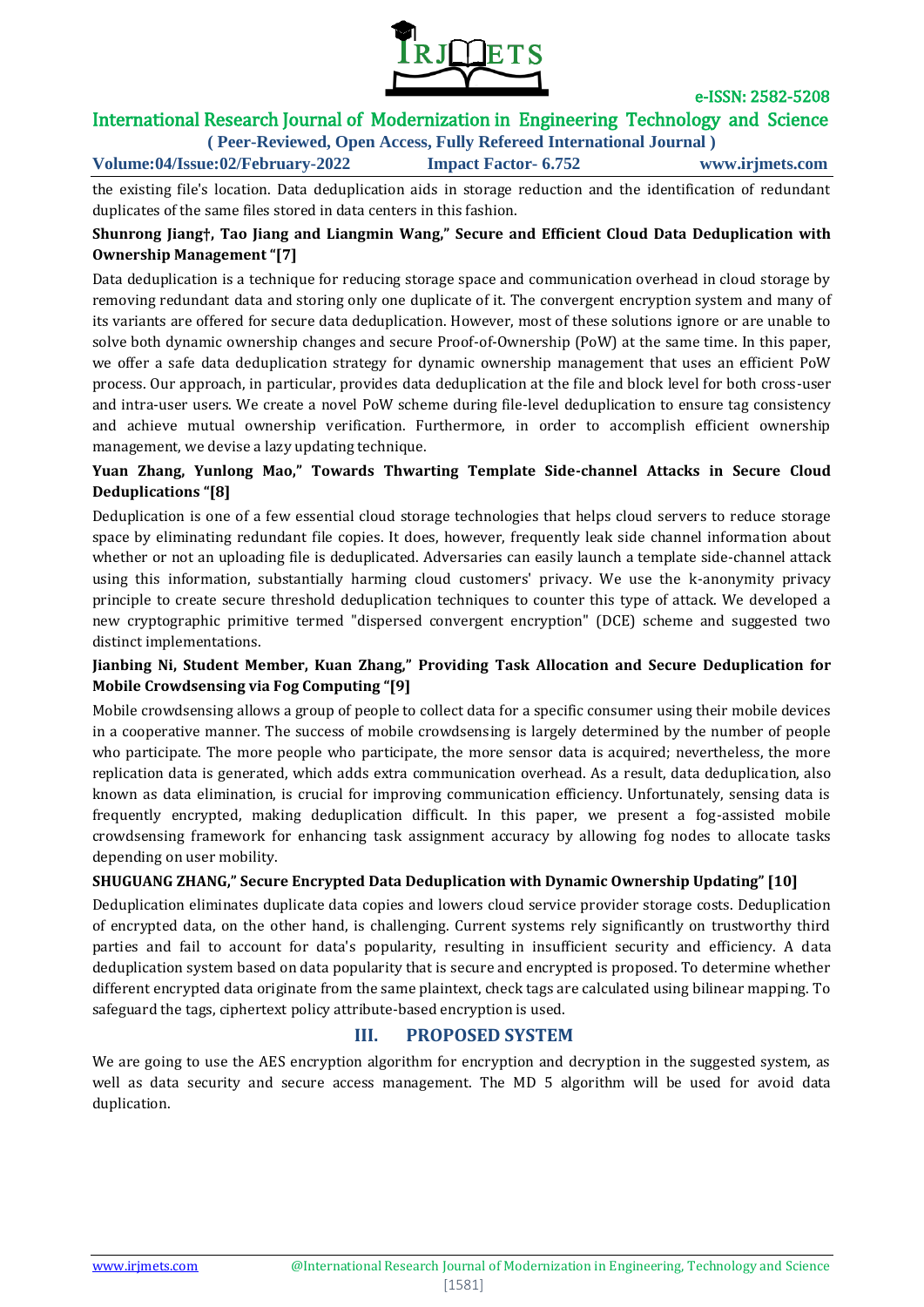







## **IV. ALGORITHM**

AES algorithm is a symmetrical block cypher method which accepts plain text in format of 128-bit blocks and converts it into ciphertext using keys of 128, 192, and 256 bits. The AES algorithm is a worldwide standard because it is considered one of the most secure algorithms. The Advanced Encryption Standard (AES) algorithm is a symmetric block cypher that the United States government has chosen with aim to safeguard confidential data. AES algorithm is used to encrypt sensitive data in software and hardware all over the planet. It is very critical for government computer security, cybersecurity, and data security.

MD5: The MD5 message-digest technique produces a 128-bit hash value and it is cryptographically broken but still used frequently. Even though MD5 was created with the aim of being used as a cryptographic hash function, it has been discovered to have multiple flaws. Java is an object-oriented programming language with a